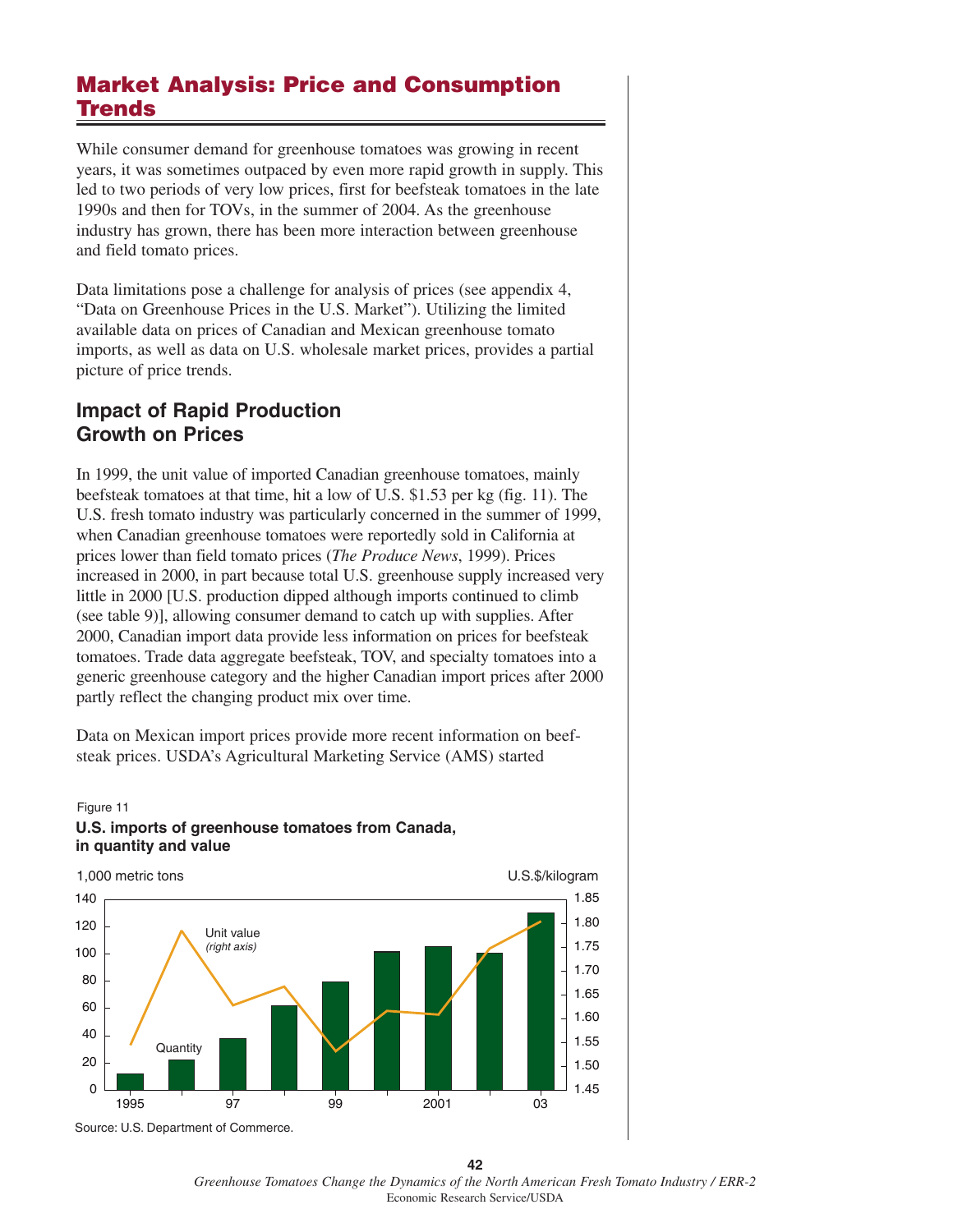collecting data on Mexican beefsteak tomatoes entering through Arizona in 1999. Since then, the highest 4-month average price for Mexican beefsteak tomatoes was in 2000, up substantially over the low 1999 average, verifying the trend seen in the Canadian import data for 2000 (fig. 12). The rapid shift of growers in the United States and Canada to TOV production reduced market pressure on beefsteak tomato prices. From 2000 to 2004, there was no clear trend in winter prices of imported beefsteak tomatoes in the Nogales market. Since winter supply was still relatively low, Mexico had been able to maintain fairly stable winter beefsteak prices in the face of overall increases in greenhouse production. However, expanding supplies in winter 2005 caused prices for Mexican beefsteak tomatoes to fall to an alltime January low. The industry reports that summer beefsteak tomato prices have increased somewhat in the last 2 years due to declining availability in the United States and Canada.

TOV growers report that their prices declined gradually with production increases until the summer of 2004, when prices fell dramatically due to a sudden production surge throughout North America. Wholesale market prices, the only information available for TOV prices over several years, did not appear reliable for judging trends.<sup>20</sup> AMS only began collecting FOB price data on Mexican TOVs in April 2004.

# **Greenhouse and Field Tomato Prices**

Prices of fresh field tomatoes are volatile. Daily prices may vary due to transportation problems or adverse weather conditions in both supply and demand regions. Weather can shift the start or end date for any production region, relative to its typical season, and this can cause either excess supplies or shortages, and sometimes sizable swings in prices for certain types of tomatoes. For example, an unusually large gap between availability of vine ripe tomatoes from Sinaloa, Mexico, and the beginning of the vine ripe season in California and Baja California, Mexico, might cause buyers to drive up the price of available vine ripe tomatoes rather than switch to greenhouse or mature green tomatoes for a brief period. Supplies of greenhouse tomatoes are less prone to unexpected price swings than field tomatoes, but weather can still

<sup>20</sup> Analysis of Canadian TOV prices in the Boston wholesale market from 2001 to September 2004 shows a general price increase through 2003. Greenhouse producers discount this view of pricing trends. The publicly available wholesale spot market price data, which are available from AMS, may be less representative than in the past. Greenhouse shippers are sending less to wholesale markets as they focus on direct sales to retail buyers.

### Figure 12

### **Mexican beefsteak greenhouse tomato FOB prices, Nogales, Arizona1**



## \$/kilograms

1 Beefsteak FOB prices are for size 22.

Source: U.S. Department of Agriculture, Agricultural Marketing Service.

**<sup>43</sup>** *Greenhouse Tomatoes Change the Dynamics of the North American Fresh Tomato Industry / ERR-2* Economic Research Service/USDA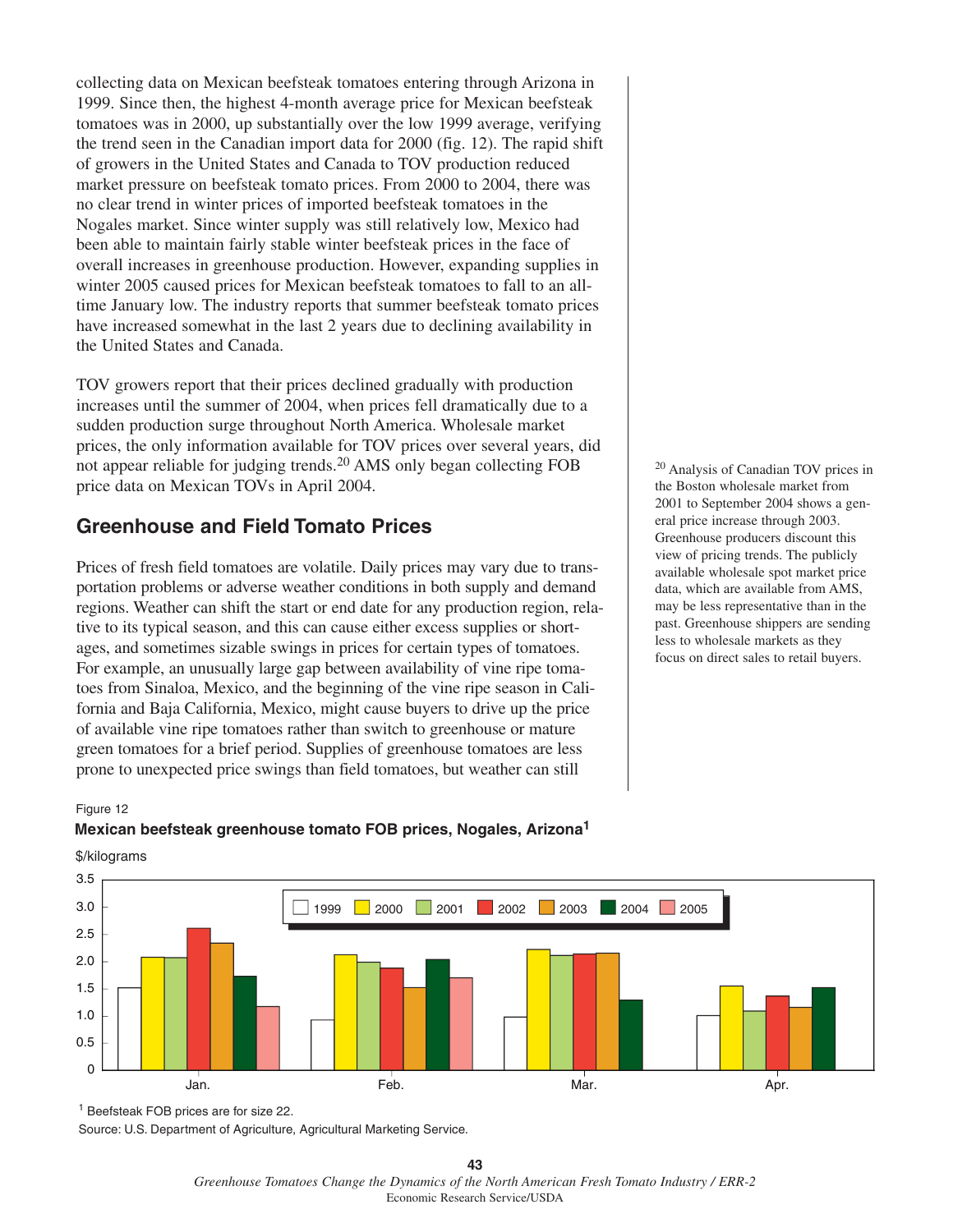impact production and prices. For example, unexpectedly cold weather can slow production and unanticipated hot weather can speed up production. Field tomato prices can affect greenhouse tomato prices and vice versa.

While some buyers may switch from one tomato type to another depending on price, not all view different types as substitutes. As a result, prices for different types of tomatoes do not always follow the same trend. Among three types of buyers—final consumers at retail stores, buyers for the retail stores, and buyers for foodservice establishments—the consumer at the retail store may be the most flexible. The availability of many types of tomatoes in most retail stores would tend to increase the price elasticity of demand. If the price of one type of tomato increases, many consumers will substitute another less expensive type of tomato.<sup>21</sup> Some consumers may not even recognize all the distinctions between types of tomatoes.

Consumer research highlights the difficulty in generalizing about consumer preferences for fresh tomatoes (*The Produce News*, 2004; Hughes, 2005). This research showed that Hispanic consumers strongly preferred field grown tomatoes. About one-third of non-Hispanic consumers strongly preferred field grown tomatoes, one-third preferred greenhouse, and onethird had no preference. Hispanic consumers were very knowledgeable about tomato types and selected across types based on specific intended uses (e.g., romas for salsas). In contrast, non-Hispanic consumers purchased more based on emotion, weighting appearance and ripeness at harvest as prime attributes. They were much more likely to substitute between types for the same intended use, depending on appearance and price. Hispanic consumers placed the most weight on price, partly contributing to their preference for field tomatoes, but the firmness and slicing characteristics of round field tomatoes were also valued.

Buyers for the retail stores may not be as flexible as many consumers. For example, a retailer that traditionally buys a very small amount of greenhouse tomatoes might not be able to acquire a larger quantity at short notice in the event of a scarcity of field tomatoes—particularly with forward contracting reportedly more common in the greenhouse sector. In periods of short supply, retailers often simply decrease shelf-space. Buyers for foodservice firms may be even less flexible. The foodservice industry consumes a large part of the mature green supply and in general does not substitute other tomato types that do not stand up to their very specific requirements, regardless of relative prices, making demand quite inelastic. Once an item is placed on a menu, foodservice operators are often willing to pay high prices to ensure its availability.

Data on prices of greenhouse tomatoes imported from Canada (monthly trade unit values) and Mexico (weekly FOB) provide an idea of the price range of greenhouse tomatoes in the U.S. market. In 2003, greenhouse tomatoes generally enjoyed a price premium over other types of tomatoes, but the premium varied throughout the year and during the summer there was one period when vine ripe prices topped greenhouse prices (fig. 13). The high greenhouse prices in the winter explain why growers try to acquire winter production in warmer U.S. or Mexican locations. Prices decline beginning in April as Canadian greenhouse production becomes available

<sup>21</sup> Efforts to estimate demand elasticities for field and greenhouse tomatoes have yielded inconsistent results with both negative and positive cross-price elasticities (Thompson, 2003).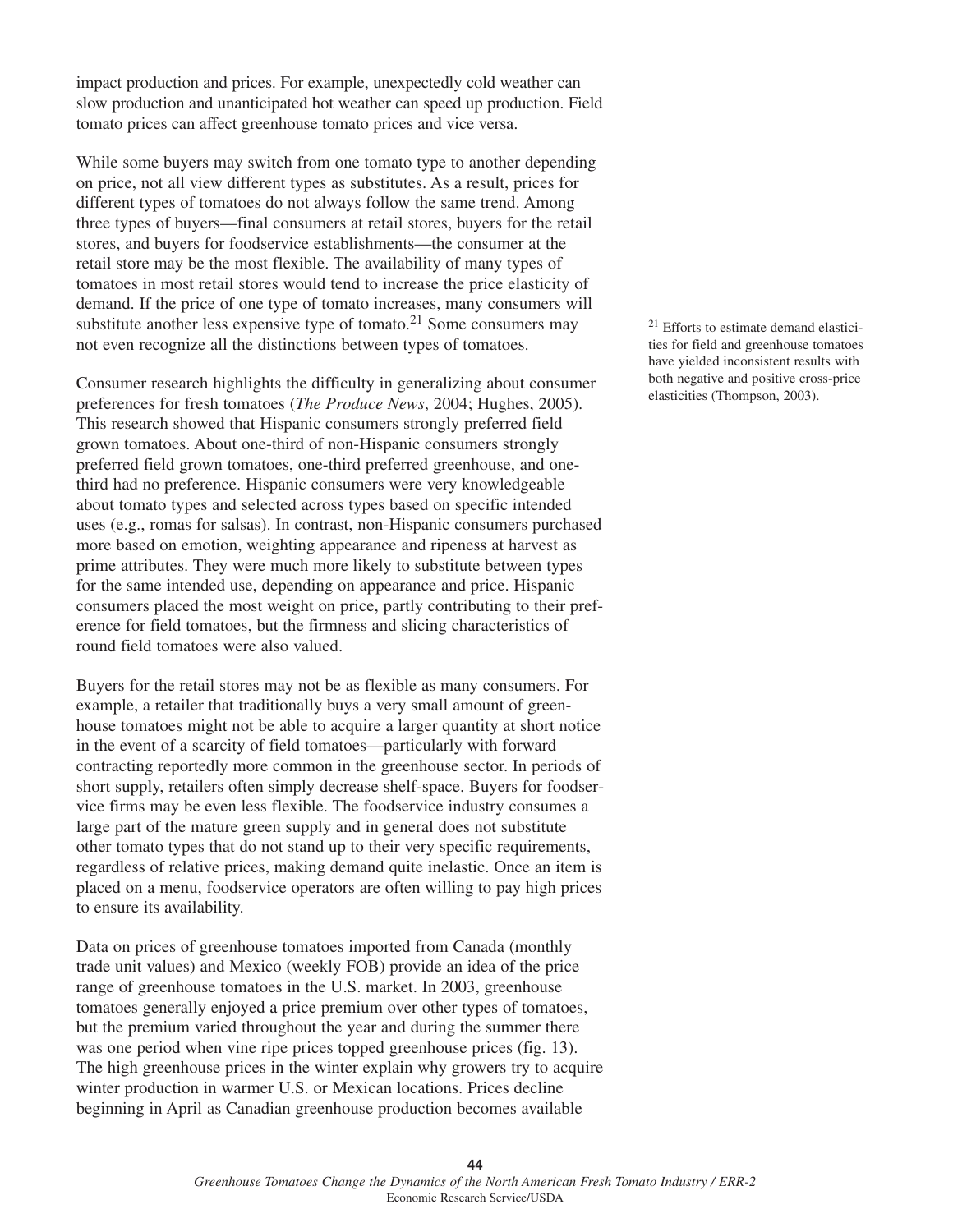#### Figure 13

## **Weekly fresh tomato FOB prices in the United States, by type, January-December 2003<sup>1</sup>**



<sup>1</sup>California mature green tomato FOB prices are for 25-pound boxes of extra large size, with a grade of 85 percent U.S. 1 or better. Florida mature green tomato FOB prices are for 25-pound boxes of 5x6 size, with a grade of 85 percent U.S. 1 or better. California and Mexican vine ripe FOB tomato prices are for two-layer flats of 19 pounds of 4X5 size. Mexican greenhouse FOB prices are for beefsteak tomatoes in Nogales, Arizona, in a one-layer box of 15 pounds of size 22 tomatoes. Canadian greenhouse prices are a monthly unit value for imports of all greenhouse tomatoes, not a specific type or size. The suspension price is the minimum price program administered by the U.S. Department of Commerce; Mexican tomatoes cannot enter the United States at a price lower than the suspension price (Calvin and Barrios, 1998).

Sources: U.S. Department of Commerce; U.S. Department of Agriculture, Agricultural Marketing Service, Market News Service.

and remain low until November. Florida field production also increases in April adding to the supply of fresh tomatoes.

Mexican greenhouse beefsteak prices generally follow the broad trends in round field tomato prices although prices are usually higher. The Canadian greenhouse tomato price represents both lower priced beefsteak and higher priced TOV tomatoes so it should usually be higher than the Mexican beefsteak price. In March, Mexican prices equalled the monthly Canada price for 1 week, but if weekly data were available, Canadian prices might have still have been greater than Mexican prices. The Mexican industry is younger than the Canadian industry, and quality may still be less consistent as growers develop their ideal production systems. However, in December, as the new season began for many Mexican growers and the Canadian season wound down, Mexican prices exceeded Canadian prices.

Mature green tomatoes generally have the lowest FOB price of all those shown.22 Vine ripe tomatoes usually sell at a price between those of mature green and greenhouse tomatoes, but in the summer of 2003, vine ripes were selling at a higher price than greenhouse tomatoes. Weather problems reduced the summer supply of vine ripe tomatoes in California, Baja California, and the east coast, all contributing to above-average vine ripe prices. This prompted some Baja greenhouse growers to remove the calyxes from their tomatoes and market them as field grown, vine ripe tomatoes.

Local wholesale market prices may not follow national FOB prices closely, but they do show prices for the range of products available in the market. In <sup>22</sup> Roma tomatoes, not shown, typically receive the lowest price of all tomato types.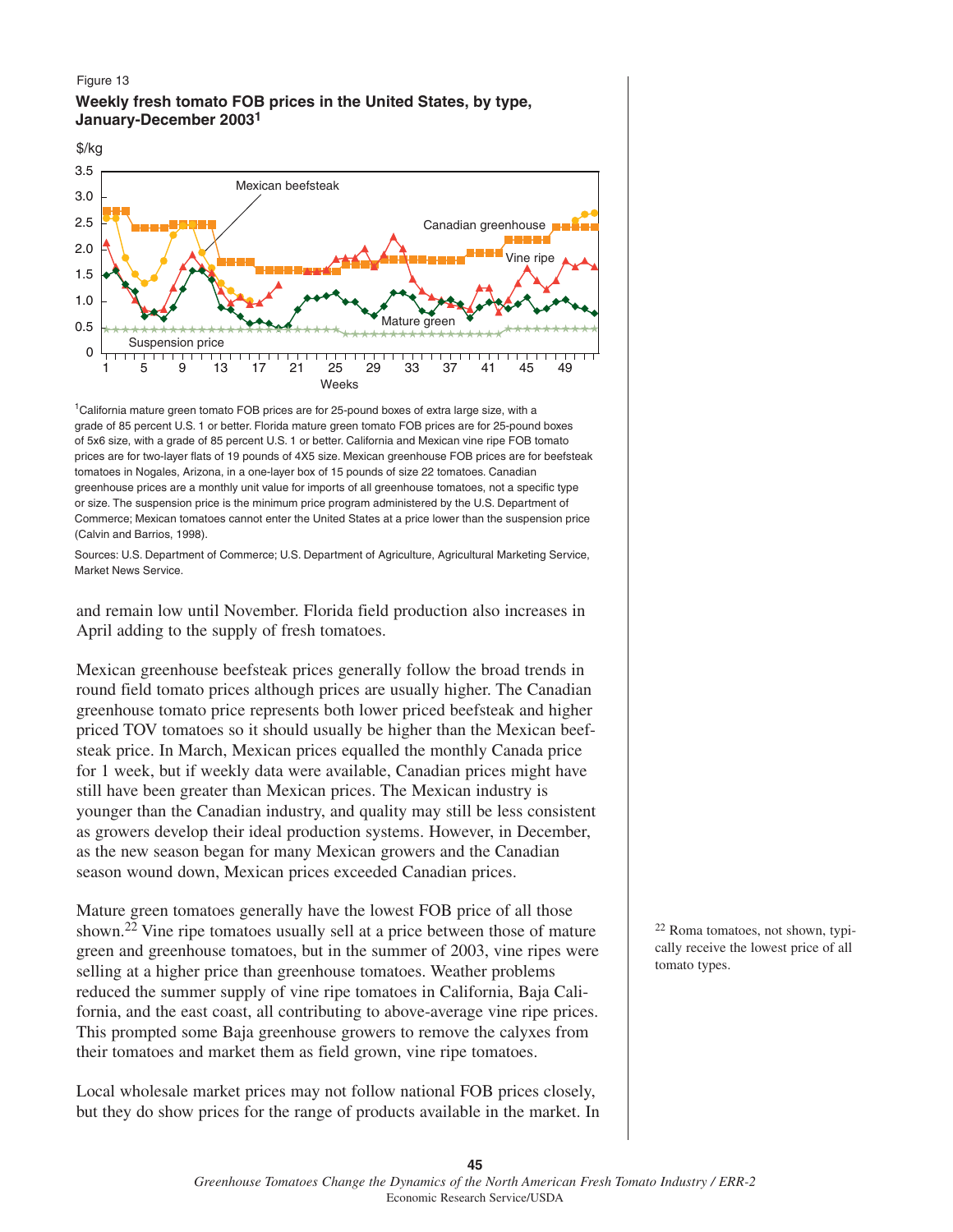the Boston wholesale market in 2003, Canadian TOV prices averaged 27 percent higher than Canadian beefsteak prices (fig. 14). Dutch greenhouse tomatoes are reputed to be of very good quality and are sold at a price premium over North American greenhouse tomatoes.

Figure 15 shows FOB prices in 2004 for major tomato types. As the greenhouse industry has grown from a niche to a commodity market, the interaction between greenhouse and field prices has become more marked. This is particularly true in 2004, which had very unusual pricing patterns. Because greenhouse production is still relatively small, compared with field tomato production, and is thought to face a more elastic demand, greenhouse tomato supplies should have much less effect on prices for field tomatoes than do field tomatoes on greenhouse. In fall 2004, mature green tomatoes were in short supply due to hurricanes in Florida and poor weather conditions in other growing regions. Buyers substituted vine ripe and greenhouse tomatoes for mature green tomatoes where possible. High mature green FOB prices pulled up beefsteak greenhouse prices from the very low summer 2004 levels. Beefsteak prices also followed mature green prices down in December. According to the industry, TOVs, which are not as obvious a substitute for large round tomatoes, also increased in price but not to the same degree as beefsteak tomatoes. Earlier in summer 2004, a record high supply of greenhouse tomatoes caused greenhouse prices to decline, reportedly making them even more attractive to retail buyers and placing a damper on demand for fresh field tomatoes. With greater supply has come an increased willingness on the part of consumers, retailers, and foodservice users to experiment with tomato types.

### Figure 14

#### **Weekly fresh tomato prices in the Boston wholesale market, by type, January-December 2003<sup>1</sup>**



1Florida mature green tomato wholesale prices are for 25-pound boxes of 5x6 size, with a grade of 85 percent U.S. 1 or better. Mexican and Canadian beefsteak wholesale prices are for a one-layer box of 15 pounds of size 22 tomatoes (if Mexican 22's were not available, the closest available size was used). Dutch, Israeli, and Canadian TOV are all for 11-pound boxes of large (or medium if no large was available) tomatoes.

Source: U.S. Department of Agriculture, Agricultural Marketing Service, Market News Service.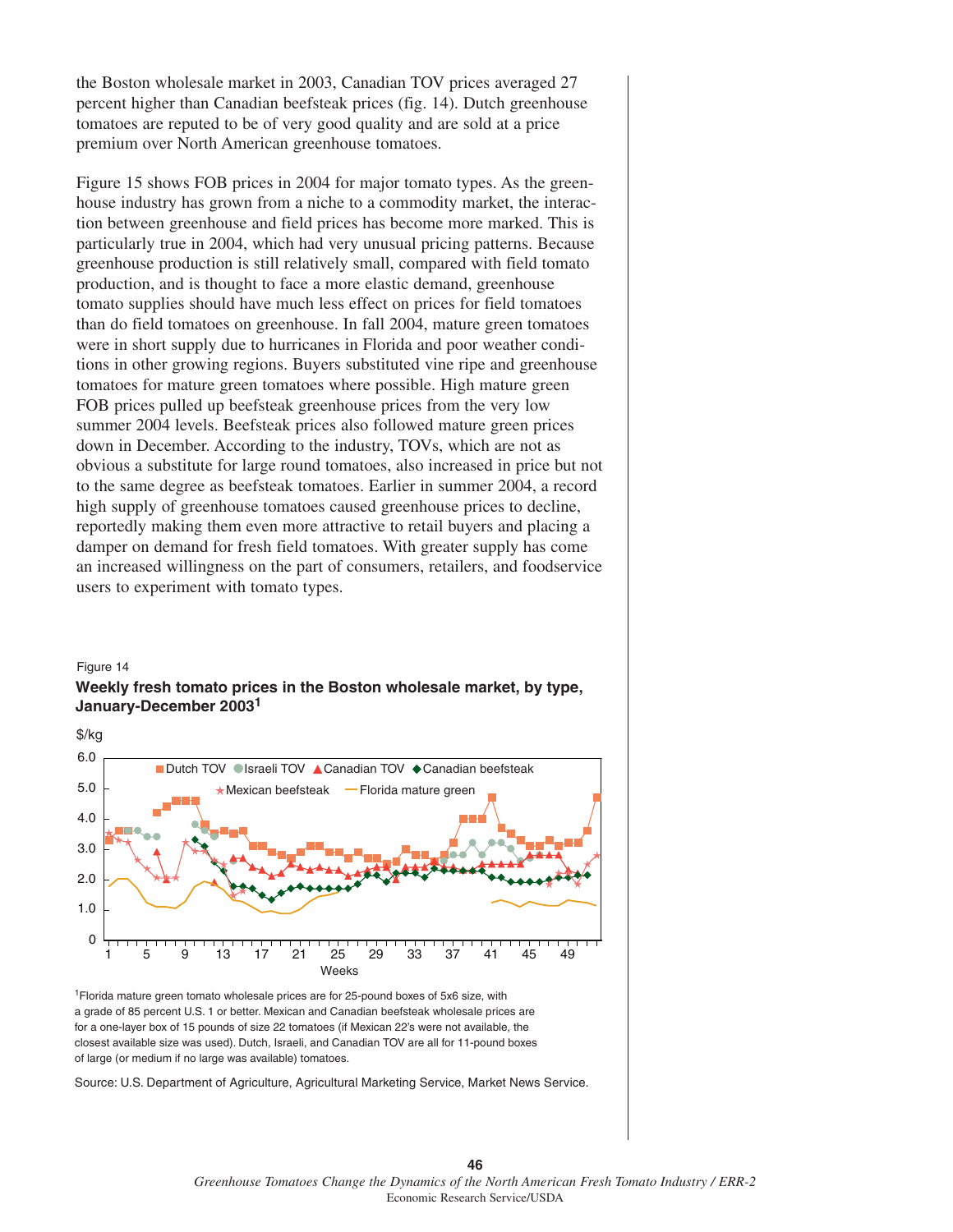#### Figure 15

## **Weekly FOB prices for selected greenhouse and field tomatoes, January-December 2004<sup>1</sup>**



1California mature green tomato FOB prices are for 25-pound boxes of extra large size, with a grade of 85 percent U.S. 1 or better. Florida mature green tomato FOB prices are for 25-pound boxes of 5x6 size, with a grade of 85 percent U.S. 1 or better. California and Mexican vine ripe FOB tomato prices are for two-layer flats of 19 pounds of 4X5 size. Mexican beefsteak FOB prices are for tomatoes in Nogales, Arizona, in a one-layer box of 15 pounds of size 25 tomatoes. Mexican FOB prices in Nogales for 15-pound boxes of large (or medium if no large was available) TOVs. Canadian greenhouse prices are a monthly unit value for imports of all greenhouse tomatoes, not a specific type or size. The suspension price is the minimum price program administered by the U.S. Department of Commerce; Mexican tomatoes cannot enter the United States at a price lower than the suspension price (Calvin and Barrios, 1998).

Sources: U.S. Department of Commerce; U.S. Department of Agriculture, Agricultural Marketing Service, Market News Service.

## **Consumption Analysis for Fresh Tomatoes**

Annual U.S. per capita consumption of fresh tomatoes was an estimated 8.8 kg in 2003, a gain of 30 percent since 1985 (see table 9). Data used to calculate per capita consumption are not true consumption data from consumer surveys but rather disappearance data (production for the fresh market plus imports, minus exports equals disappearance—a proxy for consumption).<sup>23</sup> In 2003, U.S. per capita greenhouse tomato consumption was an estimated 17.2 percent of total fresh market tomato consumption up from 10.6 percent in 1998. If we assume that the foodservice industry uses around half of all tomatoes and they are all field tomatoes, per capita greenhouse tomato consumption at retail would be over 30 percent.

More detail on trends in retail consumption of fresh tomatoes from 1999- 2003 is provided by syndicated scanner data that measure actual weekly sales of products in selected retail stores across the United States in terms of quantity and value. Scanner data are difficult to use and should be considered only an estimation of actual retail consumption trends.<sup>24</sup> Retail trends in fresh tomato sales vary significantly when comparing the quantity (physical volume) sold versus dollar value. While the greenhouse share of quantity sold is increasing, the share of value sold is declining.

<sup>23</sup> The estimates presented here differ from ERS's per capita numbers, which only include U.S. production for tomato types with production reported by USDA's National Agricultural Statistics Service (NASS) (ERS, July 2004). The estimates by Cook and Calvin include U.S. greenhouse tomato production but still exclude domestic production of cherry and grape tomatoes, also unreported by NASS. Hence, these figures still somewhat underestimate total per capita consumption of fresh tomatoes.

<sup>24</sup> A few firms assemble scanner data from supermarkets and then sell the data to analysts. However, as large chain stores move in and out of the sample, some changes may be due more to the new sample configuration than to actual trends in sales. Some product look-up (PLU) or universal product codes are used in every store but some codes are specific to individual stores. We used a subset of codes that were consistent across each year. We excluded the rest of the data from the analysis presented here. The excluded share ranged from 9 to 5 percent of the total quantity sold. This category included some tomatoes that were difficult to pin down as either field or greenhouse, items with obscure codes, and items that were not consistent across years.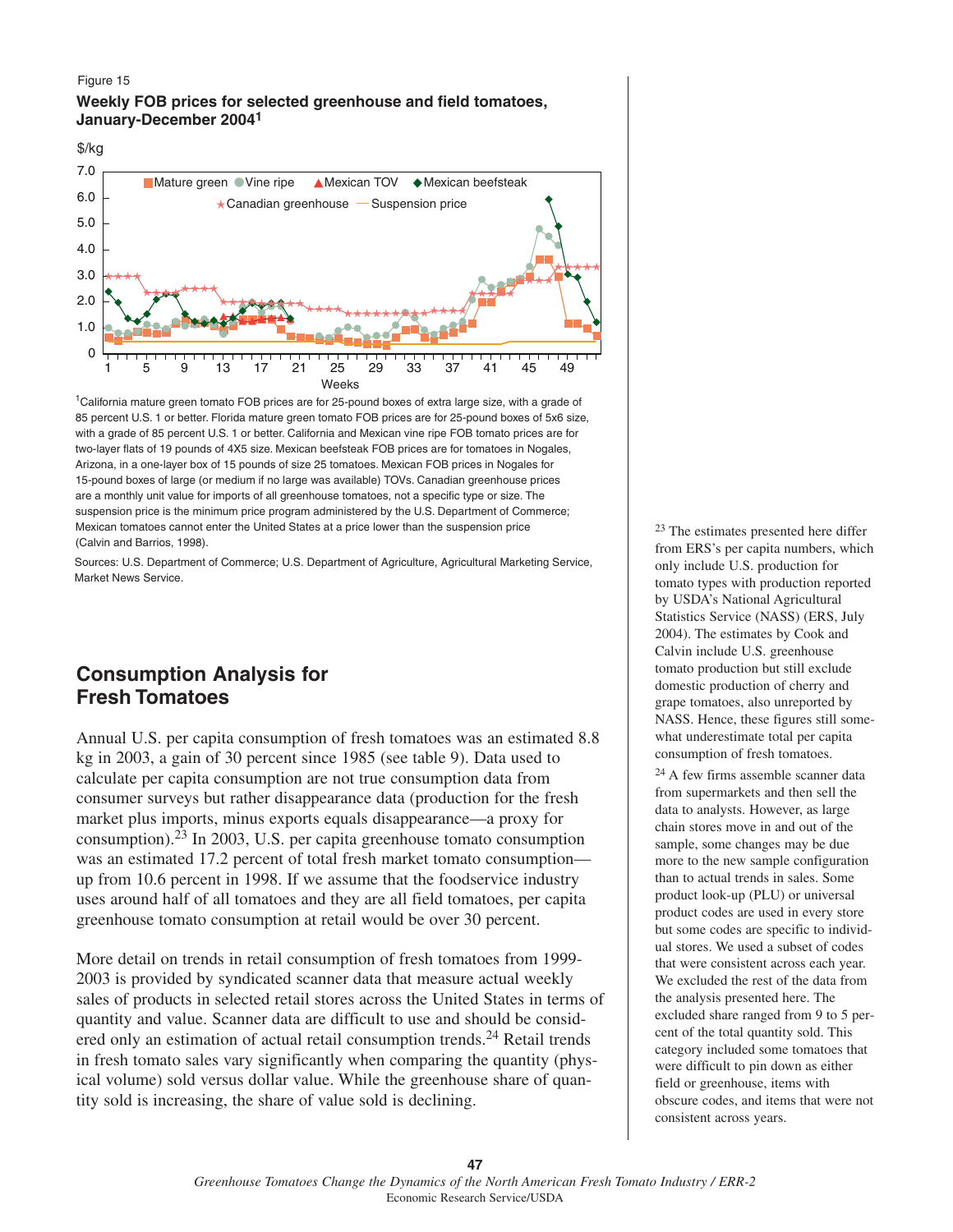## **Quantity Trends**

Total tomato quantity sold increased 6 percent between 1999 and 2003, while the field category (including round, roma, cherry and grape tomatoes) quantity sold declined 2 percent and greenhouse quantity sold increased 24 percent (fig. 16). According to scanner data, greenhouse tomatoes made up 37 percent of the weekly quantity of tomatoes sold in the average U.S. supermarket in 2003, fairly consistent with the earlier estimate of 30 percent based on disappearance data. While this is impressive considering that greenhouse tomatoes represented a negligible share of retail fresh tomato sales in the early 1990s, the greenhouse share was already 31 percent in 1999, indicating a gradual maturing of the category.

Since 1999, the more striking change has been the shifting product mix within the greenhouse tomato category, more so than growth in the quantity sold. In 1999, beefsteaks and TOVs accounted for 18- and 13-percent shares, respectively, of the average retail quantity sold of fresh tomatoes. In 2003, beefsteak tomatoes had an 13-percent share of the average quantity sold of all fresh tomatoes in retail stores. In the same year, the TOV share increased to 24 percent, replacing beefsteak as the greenhouse tomato of choice. The rapid growth in TOV quantity sold over this period appears to have come at the expense of beefsteak tomatoes rather than stimulating a major gain in the greenhouse tomato category.

Even though absolute volume had declined for the combined field tomato category, it still represented the majority of fresh tomatoes sold at retail in 2003. Round (mature green and vine ripe) and roma field tomatoes contributed 50 percent of the quantity sold in 2003—31 percent of all tomato volume was round field and 19 percent was roma tomatoes. However, the downward trend for these traditional field tomato leaders is readily apparent. The combined round and roma share of total retail fresh tomato quantity sold was 66 percent in 1999, 43 and 23 percent, respectively, for round and roma tomatoes. However, field tomato growers intro-

#### Figure 16

# **Average weekly quantity of fresh tomatoes sold per retail store1**



## Kilograms

Sources: California Tomato Commission and The Perishables Group.

<sup>&</sup>lt;sup>1</sup>Only major product codes are included.

**<sup>48</sup>** *Greenhouse Tomatoes Change the Dynamics of the North American Fresh Tomato Industry / ERR-2* Economic Research Service/USDA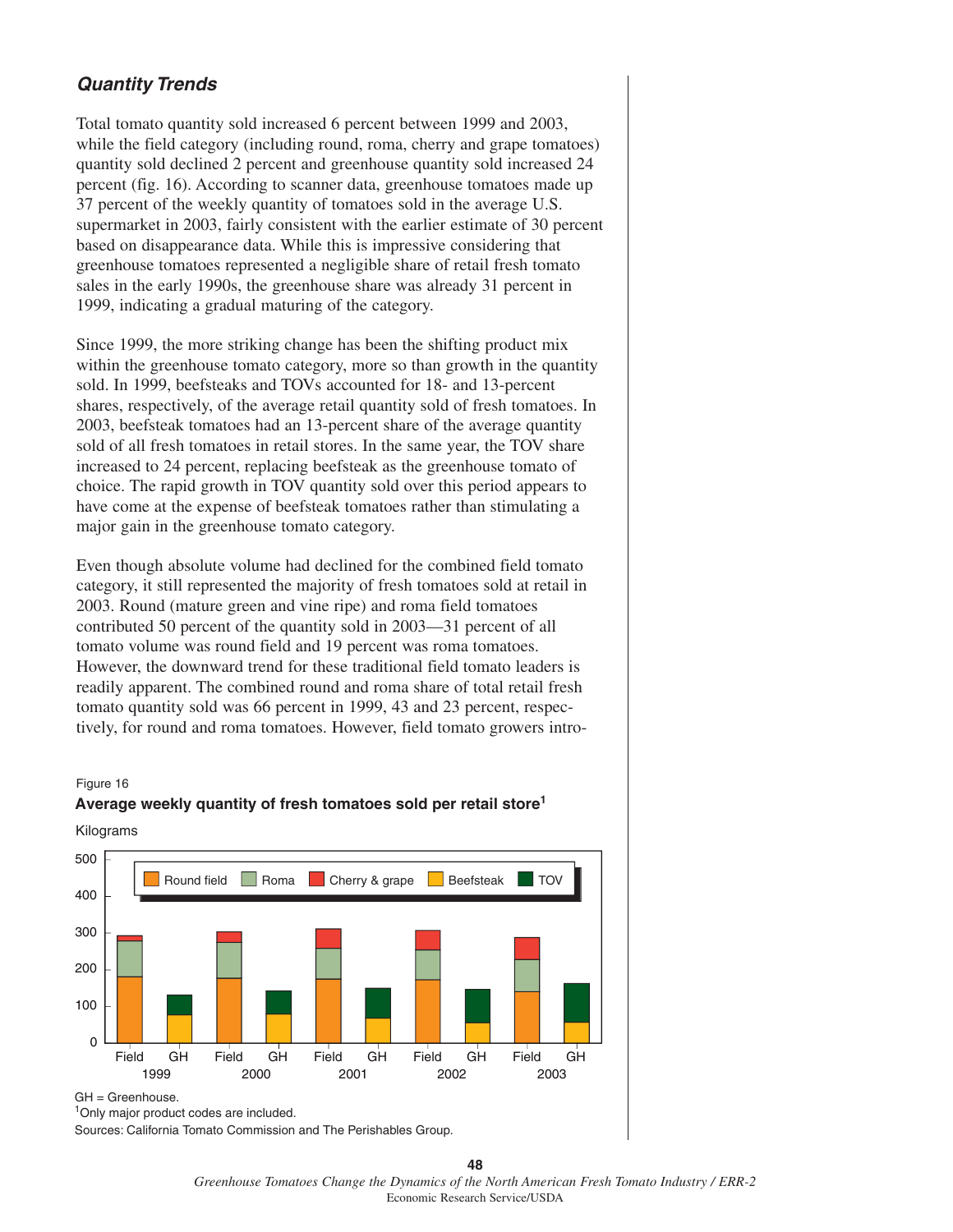duced new products that slowed the decline in the overall field share. In 2003, cherry and grape tomatoes, which are primarily field grown, accounted for 13 percent of the total retail quantity of tomatoes sold, up 302 percent in physical volume since 1999. Clearly, dynamism in the fresh tomato category has not been limited to greenhouse tomatoes.

The declining round field tomato category, like the greenhouse category, has experienced major shifts in the composition of sales. Breaking round field tomatoes into mature green and vine ripe tomatoes shows a dramatic change in share within the round tomato subcategory. In 1999, mature green tomatoes made up approximately 78 percent of the retail quantity sold of round tomatoes, compared with 39 percent in 2003, with the quantity sold of vine ripe tomatoes benefiting.<sup>25</sup>

With the loss in retail market share, the Florida and California mature green industries are increasingly dependent on the foodservice sector, particularly the fast food industry, which prefers a firm slicing tomato—characteristics found in the mature green tomato. Greenhouse tomatoes, with their higher water content and generally higher prices, are not attractive to the fast food industry. Consumption of food, including tomatoes, in foodservice channels has been on the rise since 1960. The away-from-home share of food expenditures was 47 percent in 2003, up from 24 percent in 1960 (USDA, ERS, Food CPI Briefing Room, table 1). Furthermore, the fast food industry represented 38 percent of the sales of meals and snacks consumed away from home in 2003 (USDA, ERS, Food CPI Briefing Room, table 17).

Although there has been a slowing in the growth of food eaten away-fromhome, firms are interested in offering more health-conscious menu items, and tomatoes are being added to more menus. The composition of fast food meals is changing in favor of more produce and more high-value produce. McDonald's is among the top five foodservice buyers of grape tomatoes for use on some of its new salad offerings (*The New York Times*, 2005). While grape tomatoes are high priced, they hold up well in salads since they are not sliced. If greenhouse tomato growers were to develop a less juicy variety, such tomatoes might become more attractive to foodservice buyers, with the potential to be positioned as a premium product in some offerings. Still, the higher greenhouse price should work against any large-scale conversion. In the meantime, lack of demand from the foodservice sector, except for the very small upscale restaurant channel, will be a weakness of the greenhouse industry and the primary strength of fresh field tomatoes.

Sorting the retail scanner data by quarter and region adds depth to the picture of greenhouse tomato consumption. In 2002, quantity sold for both TOV and beefsteak greenhouse tomatoes peaked in the second quarter (fig. 17). While these trends follow well-known production patterns, consumer data allow quantification of the difference in supply between different seasons. Beefsteak tomatoes were at their lowest level in the fourth quarter, just 48 percent of the second quarter level for quantity sold. TOV sales were lowest during the first quarter, with volume only 51 percent of second quarter volume. During the winter, the total greenhouse tomato supply is limited mainly to production in the western and southwestern United States and Mexico, and as noted earlier, Mexico has a relatively low volume of TOV production. The first quarter of the year has the lowest physical sales

<sup>25</sup> It is difficult to separate out mature green and vine ripe tomatoes with scanner data. Repackers and retailers do not always distinguish between the two, which may be mixed together. This analysis relies on just three PLU codes that the industry thinks are the most representative of mature green and vine ripe tomatoes (3151, 4064, 4063).

**49**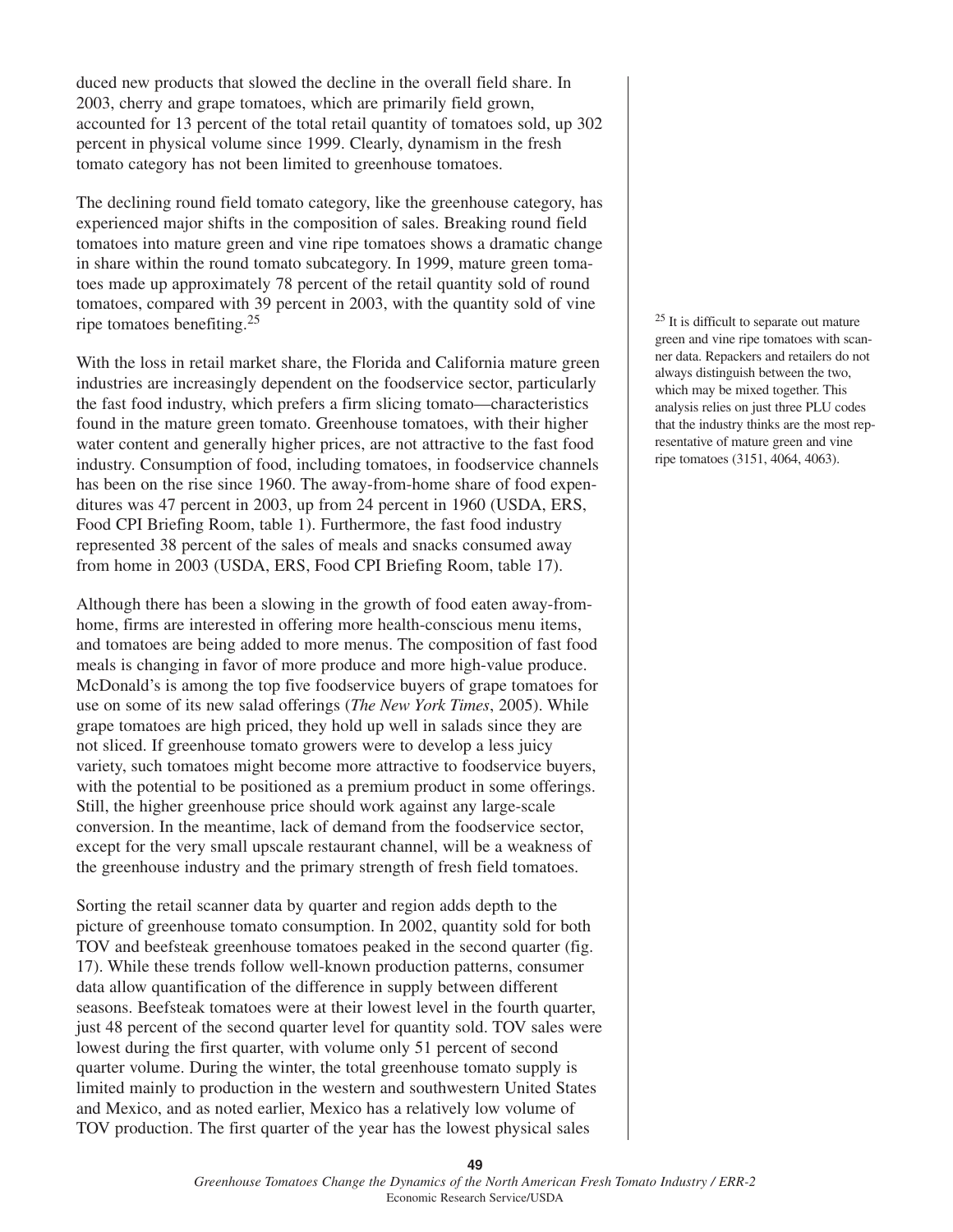#### Figure 17





<sup>1</sup>Only major product codes are included.

Sources: California Tomato Commission and The Perishables Group.

volume and highest prices for all greenhouse tomatoes. The field tomato (combining round, roma, and cherry/grape tomatoes) share of sales also peaks in the first quarter, with 76 percent of quantity of tomatoes sold in that quarter. The prices in the first quarter were 38 percent higher than the second quarter for TOV and 32 percent higher for beefsteak, reflecting the lower first quarter supply.

National analysis hides many regional variations in sales patterns. For example, in 2002, the beefsteak tomato share of quantity sold in different regions ranged from 3 percent to 25 percent. For TOV, shares ranged from 10 percent to 23 percent. Differences in regional consumption habits and the proximity of suppliers and the types of tomatoes they offer both play an important role in the seasonal and geographic differences.

## **Value Trends**

While the quantity of all tomatoes increased 6 percent from 1999 to 2003 in the scanner data sample, the value of tomatoes sold increased 47 percent. Average prices increased for all tomato types except TOVs over this period (table  $11$ ).<sup>26</sup> When round, roma, and cherry/grape tomatoes are combined into a broad field grown tomato category, the field tomato share of retail tomato dollar sales actually increased from 58 percent in 1999 to 61 percent in 2003. The increase is largely due to the growth in the value of the cherry and grape category which increased 429 percent (fig. 18). While the greenhouse tomato value increased 44 percent, its share declined from 42 to 39 percent, because overall greenhouse growth in value was lower than for field tomatoes. This provides further indication that the greenhouse tomato category is maturing, and highlights the need for continuing product innovation to maintain consumer excitement and retail support. The changing product mix explains part of the increase in the total value of tomatoes sold between 1999 and 2003, with consumers showing a preference for higher value, specialty tomatoes. In 2003, the highest priced tomatoes were cherry and

<sup>26</sup> Growers frequently complain that pricing trends at the retail level do not follow FOB pricing trends. In this case, declining retail TOV prices are consistent with industry reports of declining FOB trends. However, beefsteak retail prices rose despite limited evidence suggesting no increase in FOB prices in the 2000-2003 period.